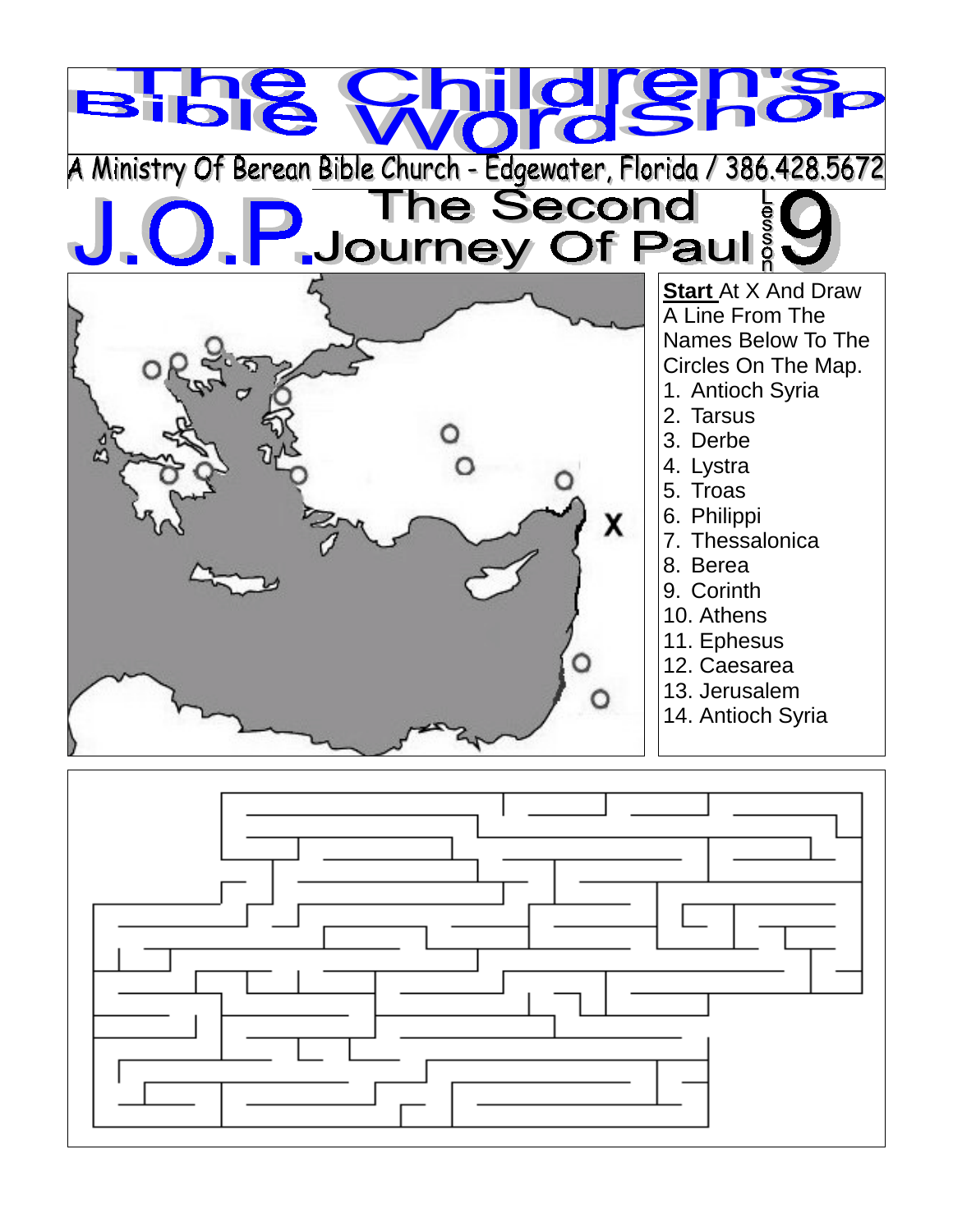## THE SECOND JOURNEY OF PAUL LESSON MAKING THE LAWGIVERS KEEP THE LAW

P1 It is a rule of life that laws must be made so that things work smoothly. For example we have traffic laws that regulate how fast you can drive, where you can drive and how you can drive. These laws are made by men and most of the time are good laws. However, from time to time, you will run into or meet up with those who make laws for others to keep but they will not keep them themselves.

In our story today Paul makes the lawmakers in Philippi stick to their laws. You and I are to do the same thing. Paul is our pattern and example in this life and when we find LAWMAKERS BEING LAWBREAKERS then it is our RESPONSIBILITY to make them keep the laws that they make.

P2 Last time Paul was saved by the EARTHQUAKE JAILBREAK. He then gave the Philippian Jailer the gospel and he gets saved. Acts 16:31 And they said, Believe on the Lord Jesus Christ, and thou shalt be saved, and thy house.

P3 Notice Paul and Silas give the Jailer the word of the Lord NOT their opinion. He also preaches the gospel of grace to all of the Jailers family. Acts 16:32 And they spake unto him the word of the Lord, and to all that were in his house.

P4 After the Jailer is saved he takes them and washes their stripes. This means he did what he could to help the pain that they were in from being beaten. Remember that even when they had been beaten and had bloody backs Paul and Silas STILL sang praises to the Lord and prayed. This is another good example for us to follow. Acts 16:33 And he took them the same hour of the night, and washed their stripes; and was baptized, he and all his, straightway. They were water baptized because God had not yet told Paul not to water baptize, later on Paul no longer water baptizes people. The word straightway means immediately.

P5 Acts 16:34 And when he had brought them into his house, he set meat before them, and rejoiced, believing in God with all his house. The Jailer takes Paul and Silas to his home and feeds them and then they talk about the word of God and their new life in Christ.

P6 Acts 16:35 And when it was day, the magistrates (head police officials) sent the serjeants (local policemen) , saying, Let those men go. 36 And the keeper of the prison told this saying to Paul, The magistrates have sent to let you go: now therefore depart, and go in peace. Now the local police officials believe they have made a mistake and order Paul and Silas to be released. The problem is that they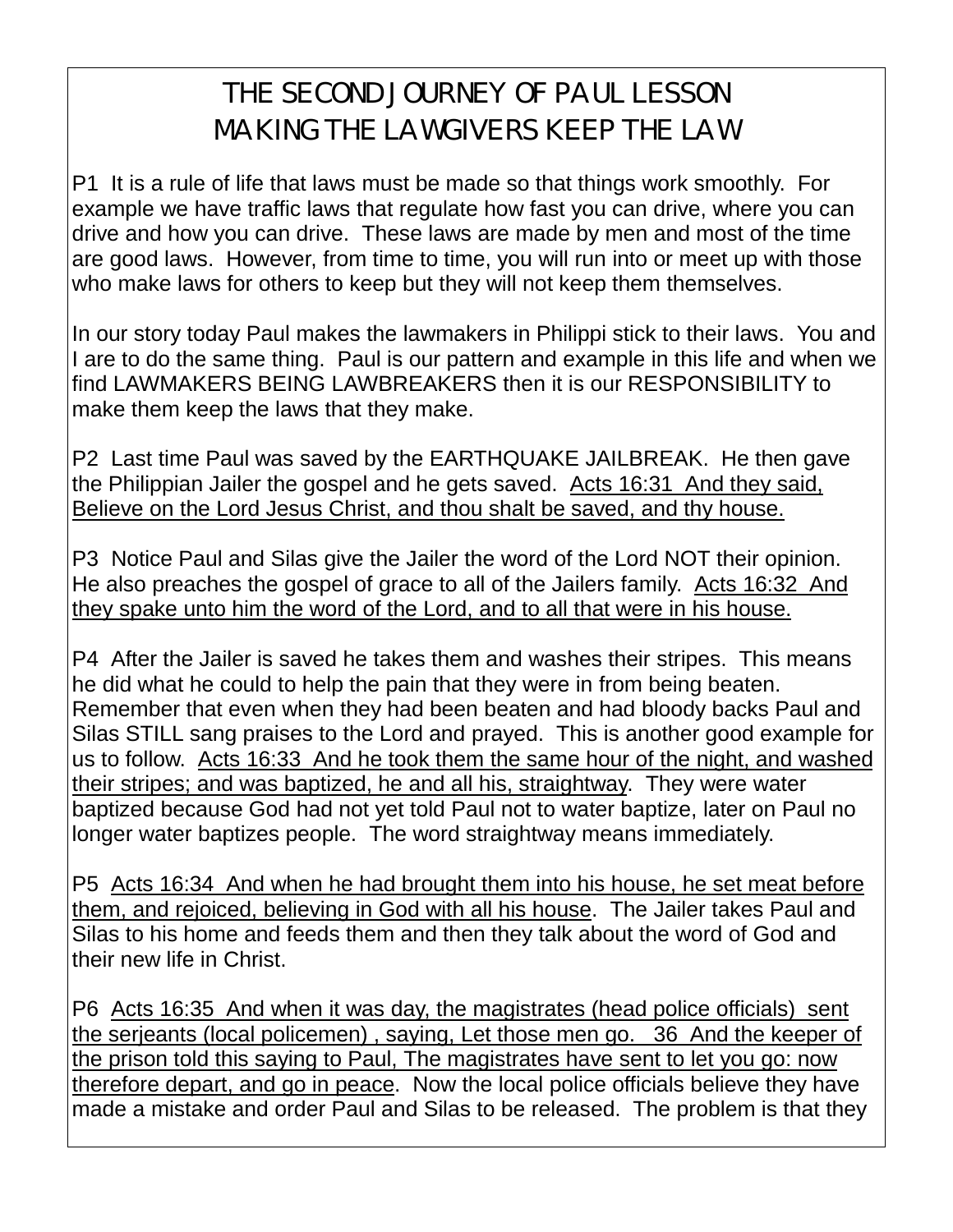should never have been arrested, beaten or thrown into jail. Paul will not let them off the hook so easily as just leaving. Those in positions of authority MUST be RESPONSIBLE to keep the laws they make.

P7 Acts 16:37 But Paul said unto them, They have beaten us openly uncondemned, being Romans, and have cast us into prison; and now do they thrust us out privily? nay verily; but let them come themselves and fetch us out. Paul is saying - these government officials beat us in public and put us into jail without even a trial and now they just want us to go away like nothing happened? NOT NO WAY NOT NO HOW. They must come to us and apologize first.

P8 Acts 16:38 And the serjeants told these words unto the magistrates: and they feared, when they heard that they were Romans. The Romans, and Paul was a Roman citizen, had certain rights under the law. One of those rights was that they could not be thrown into jail without a trial first. Paul and Silas did not get that trail and so Paul is making them responsible for their error.

P9 Acts 16:39 And they came and besought them, and brought them out, and desired them to depart out of the city. The government officials come and

WHEN LAWMAKERS BECOME LAWBREAKERS

Fill in the blanks with the correct words from the bank at the bottom of the page.

| Sometimes                                                                                                                                                                                                                                    | who                                           | the job of being LAWMAK-          |
|----------------------------------------------------------------------------------------------------------------------------------------------------------------------------------------------------------------------------------------------|-----------------------------------------------|-----------------------------------|
| <b>ERS can become LAWBREAKERS</b>                                                                                                                                                                                                            |                                               | they do $\equiv$                  |
| keep<br><u>and the state of the state of the state of the state of the state of the state of the state of the state of the state of the state of the state of the state of the state of the state of the state of the state of the state</u> | laws they make. $\frac{1}{2}$ and the matter. | tells us that we                  |
| тΩ                                                                                                                                                                                                                                           |                                               | RESPONSIBLE to make the LAWMAKERS |

be LAWKEEPERS.